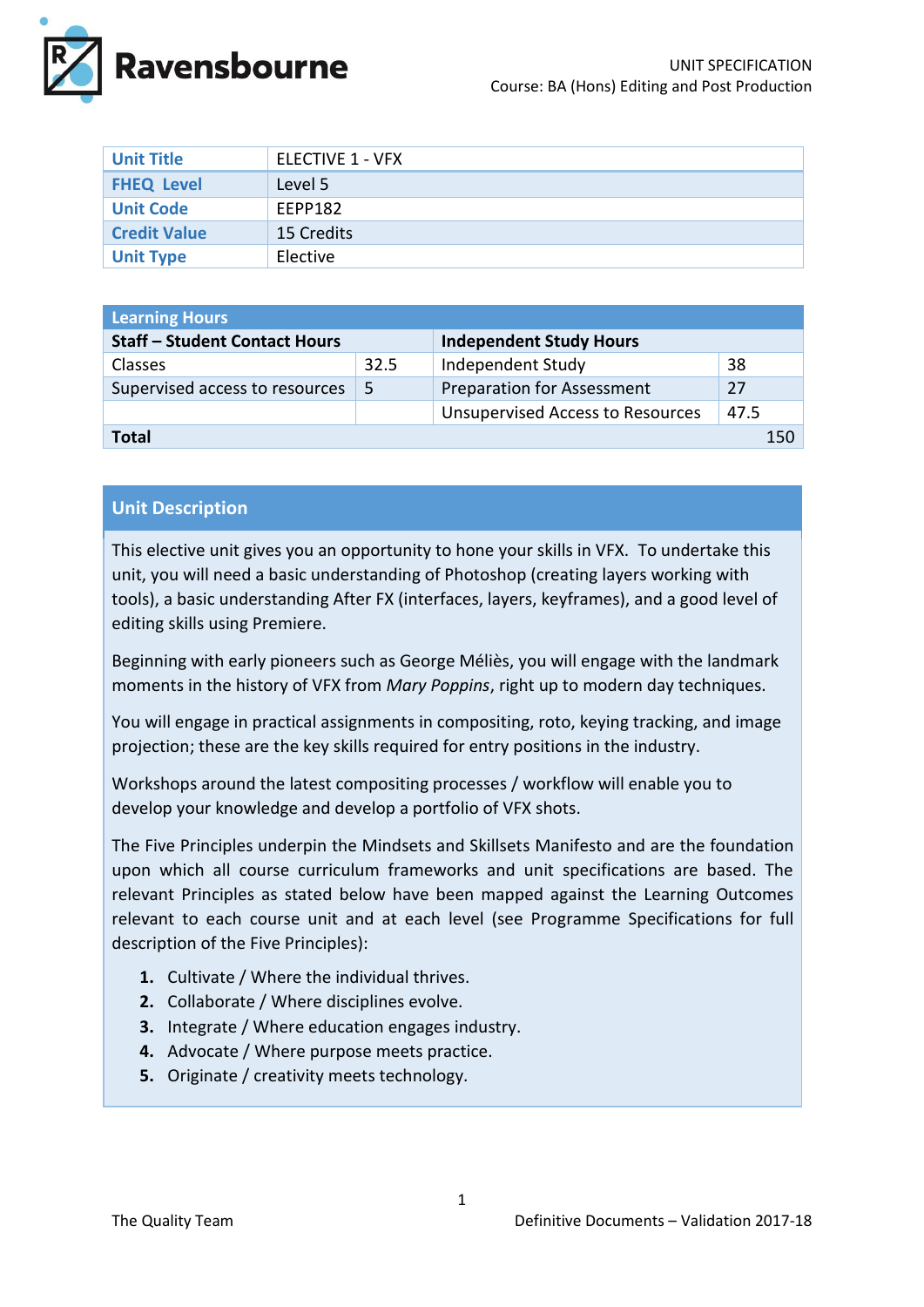#### **Unit Indicative Content**

- Key, roto and tracking skills
- History and context of the VFX industry
- Technology and workflow training

## **Unit Aims**

- Understand the importance of compositing in creating a realistic shot.
- To develop a theoretical backbone around the process of exploring real world elements such as lighting and texture to help make informed choices.
- Development practical skills in compositing and workflow.

## **Unit Learning Outcomes**

#### **LO 2 Concept/Ideation**

Analyse research materials leading to the generation of the ideation and concepts that inform and lead to project development.

Related Principle: ORIGINATE

## **LO 4 (Pre) Production**

Employ relevant knowledge of production skills alongside a grasp of the creative potential of a selection of processes, materials and methods that inform creative and academic practice.

Related Principle: COLLABORATE

#### **LO 6 Critical and creative mindsets**

Analyse conceptions of diverse practice and use this to inform a course of action

Related Principle: ORIGINATE